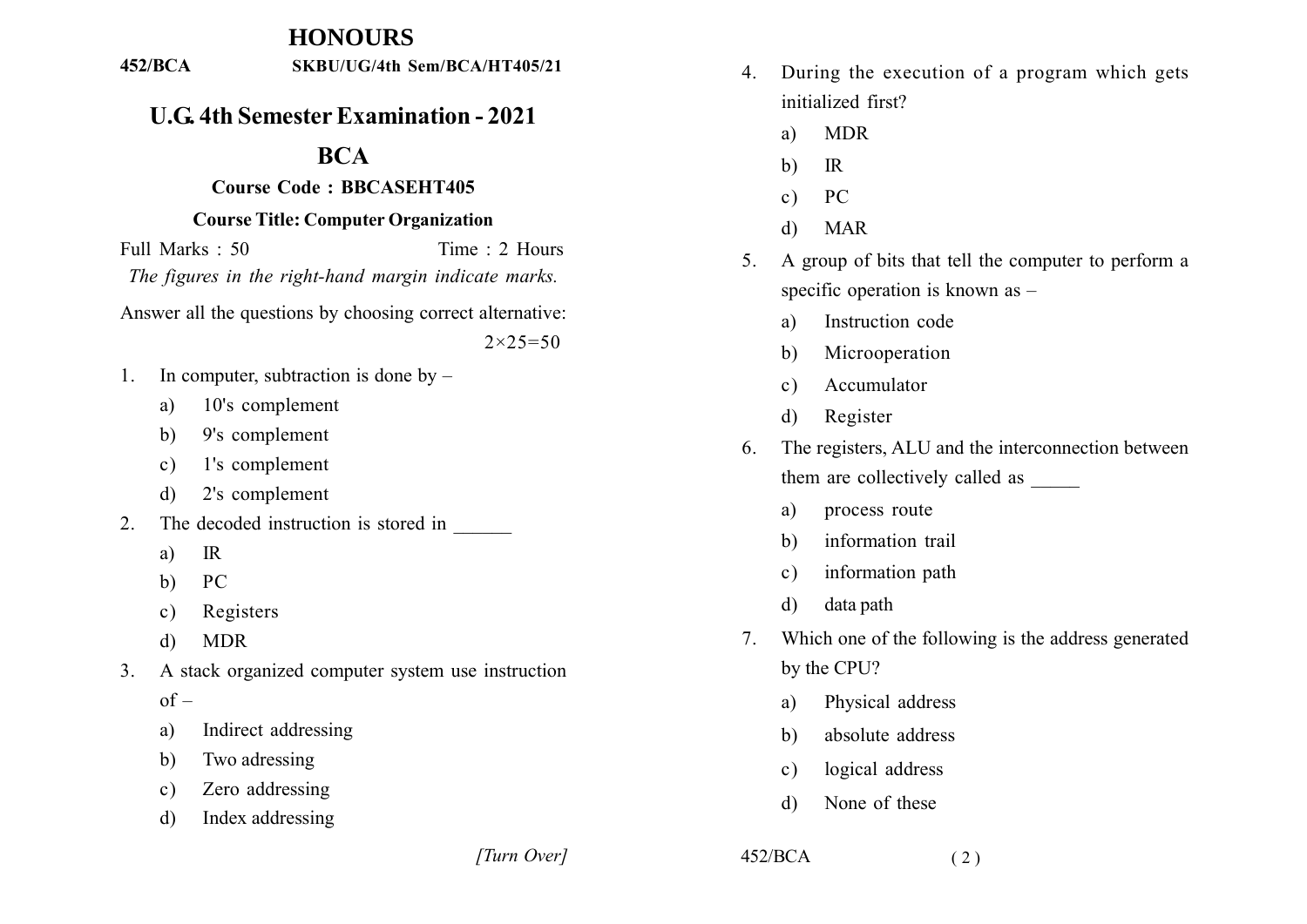- A source program is usually in 8.
	- Assembly language a)
	- Machine level language b)
	- High-level language  $c)$
	- Natural language d)
- The circuit used to store one bit data is known as  $\mathbf{Q}$ 
	- Register a)
	- Encoder b)
	- Decoder  $\mathbf{c}$ )
	- Flip Flop d)
- 10. The ALU makes use of to store the intermediate results.

 $(3)$ 

- Accumulators a)
- Registers b)
- Heap  $\mathbf{c}$ )
- Stack  $\mathbf{d}$
- 11. Cache memory acts between -
	- **CPU & RAM** a)
	- **RAM & ROM** b)
	- CPU & Hard disk  $c)$
	- None of these  $\mathbf{d}$
- 12. The Input devices can send information to the processor.
	- When the SIN status flag is set  $a)$
	- When the data arrives regardless of the SIN flag  $h)$
	- Neither of the cases  $c)$
	- Either of the cases  $\mathbf{d}$
- 13. An n-bit microprocessor has
	- n-bit program counter a)
	- n-bit address register  $b)$
	- n-bit ALU  $c)$
	- n-bit instruction registor  $d)$
- 14. To reduce the memory access time we generally make use of
	- Heaps a)
	- Higher capacity RAM's b)
	- SDRAM's  $c)$
	- Cache's  $\mathbf{d}$
- 15. An instruction pipeline can be implemented by means  $of –$

 $(4)$ 

- LIFO buffer a)
- FIFO buffer b)
- **Stack**  $c)$
- None of the above  $\mathbf{d}$

 $452/BCA$ 

 $452/BCA$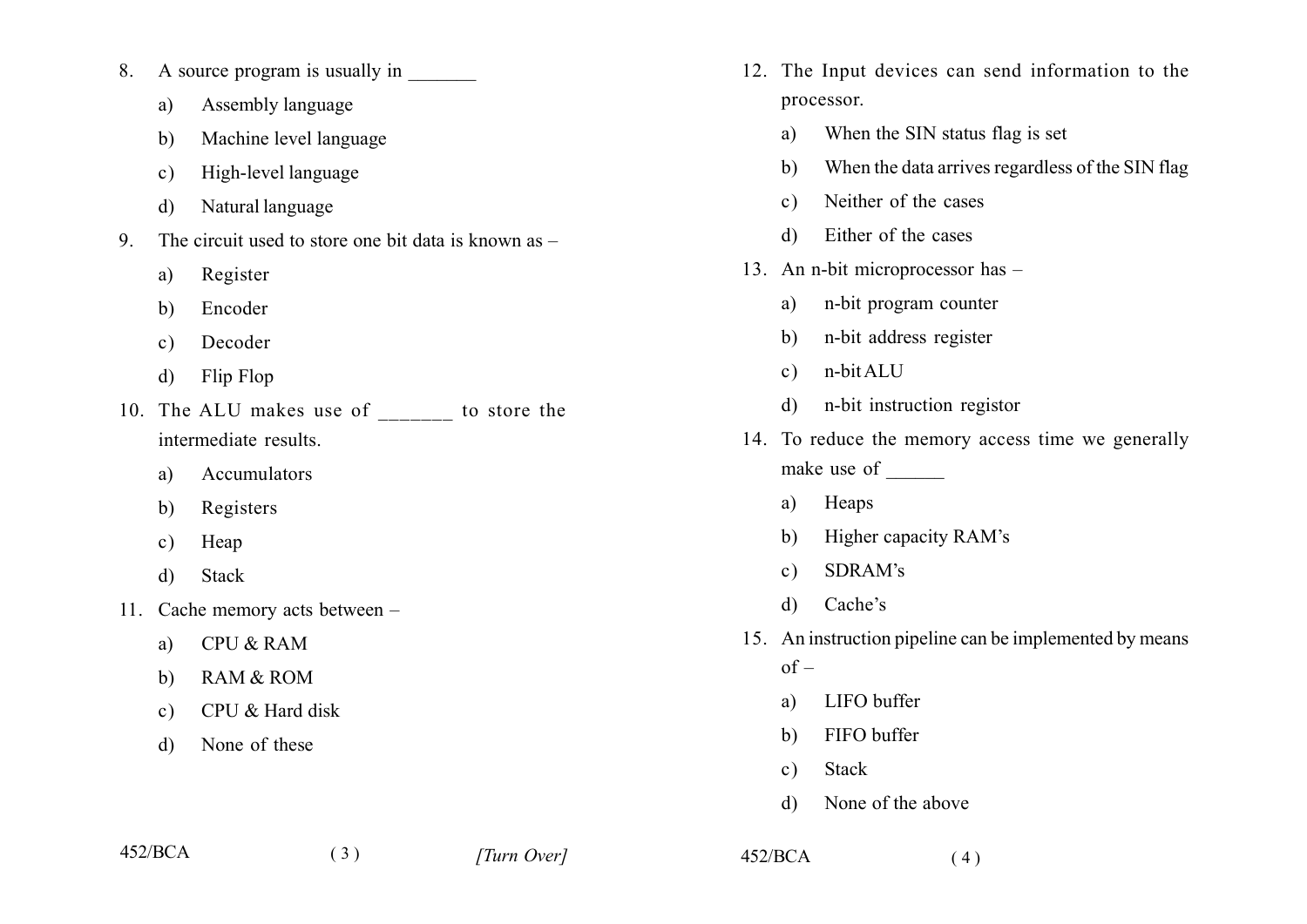- 16. In the case of, Zero-address instruction method the operands are stored in
	- Registers a)
	- Accumulators b)
	- Push down stack  $\mathbf{c}$ )
	- Cache  $\mathbf{d}$
- 17. Memory unit accessed by content is called
	- Read only memory a)
	- Programmable memory b)
	- Virtual memory  $c)$
	- Associative memory d)
- 18. The addressing mode/s, which uses the PC instead of a general purpose register is \_\_\_\_\_\_
	- Indexed with offset a)
	- Relative b)
	- $c)$ Direct
	- Both Indexed with offset and direct d)
- 19. What is the content of stack pointer?
	- address of the current instruction a)
	- address of the next instruction  $h$
	- address of the top element of the stack  $\mathbf{c}$ )

 $(5)$ 

Size of the stack d)

- 20. When generating physical addresses from a logical address the offset is stored in
	- Translation look-aside buffer  $a)$
	- Relocation register b)
	- Page table  $c)$
	- Shift register d)
- 21. In which addressing mode the operand is given explicitly in the instruction?
	- Absolute a)
	- Immediate b)
	- Indirect  $c)$
	- Direct  $\mathcal{L}$
- 22. Complete the following analogy:- Registers are to
	- RAM's as Cache's are to
		- System stacks a)
		- Overlays  $b)$
		- Page Table  $c)$
	- **TLB**  $\mathbf{d}$

 $452/BCA$ 

- 23. Data hazards occur when
	- Greater performance loss a)
	- Pipeline changes the order of read write access  $h$ to operand.
	- Some functional unit is not fully pipelined  $c)$
	- Machine size is limited d)